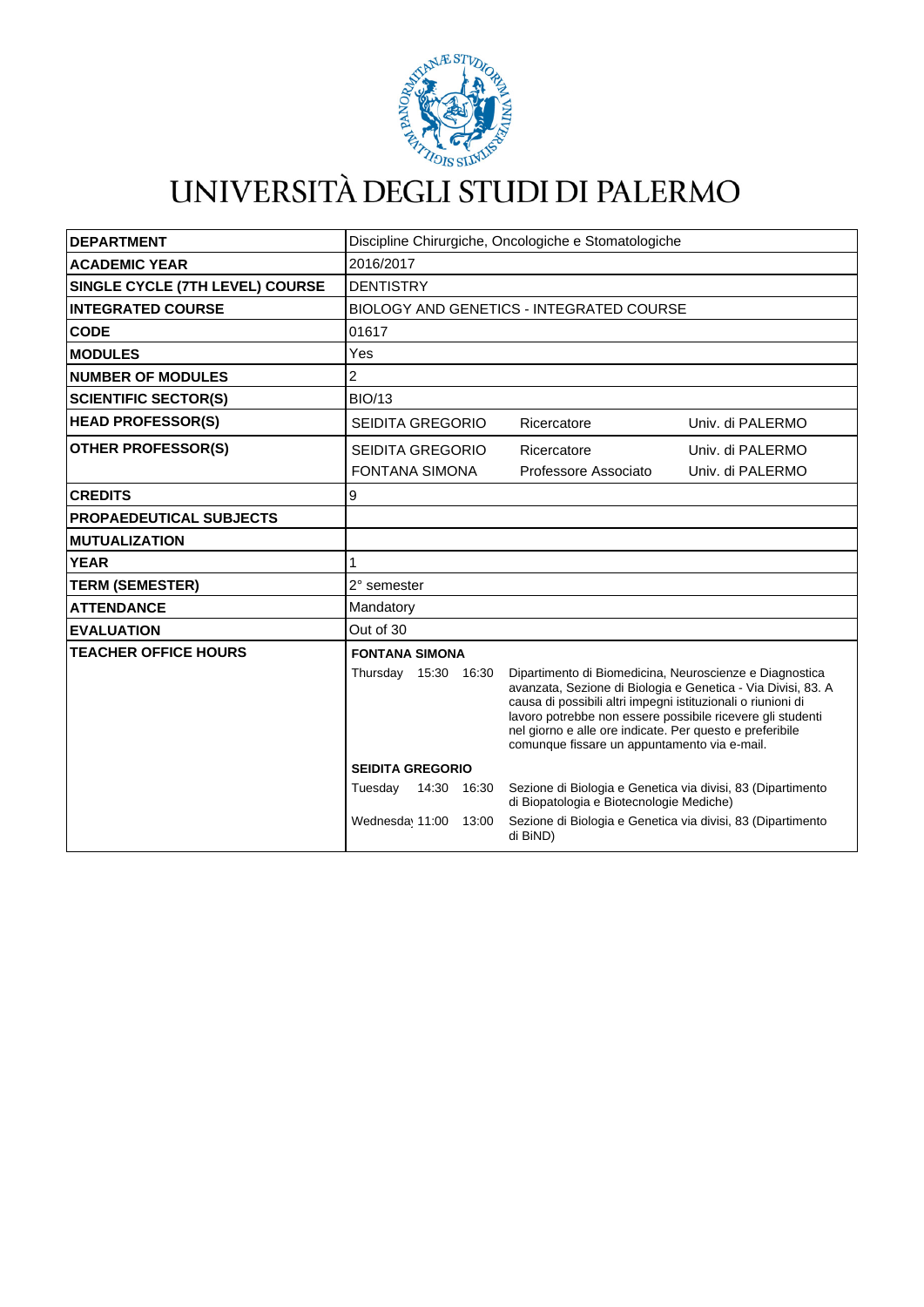# **DOCENTE:** Prof. GREGORIO SEIDITA

| <b>PREREQUISITES</b>      | The student must have basic knowledge of chemistry in order to be able to<br>understand the mode of interaction of molecules within the cell. The chemical<br>properties of water; the different types of chemical bonds as well as the main<br>classes of biological macromolecules (sugars, lipids, proteins and nucleic acids)<br>are topic to be known.                                                                                |
|---------------------------|--------------------------------------------------------------------------------------------------------------------------------------------------------------------------------------------------------------------------------------------------------------------------------------------------------------------------------------------------------------------------------------------------------------------------------------------|
| <b>LEARNING OUTCOMES</b>  | Knowledge and understanding<br>- Acquisition of the specific language of the disciplines of Biology and Genetics;<br>- Know and understand the basic biological processes of living organisms and<br>the way in which hereditary characteristics are transmitted to the generations;<br>- Know and understand the genetic basis of some major human diseases, the<br>most common ones and those with a high incidence in the territory.    |
|                           | Applying knowledge and understanding<br>Ability to differentiate, organize and implement, independently:<br>- Knowledge of basic biological processes of cells and organisms;<br>- The laws which regulate the transmission of hereditary characteristics in living<br>species;<br>- The main methods of cell biology and molecular genetics.                                                                                              |
|                           | Making judgments<br>Being able to evaluate and integrate, in an autonomous manner:<br>- The acquired knowledge in biology and genetics in the study of organisms and<br>in particular man;<br>- - the Implications they have on human diseases alterations of biological                                                                                                                                                                   |
|                           | processes at the base of cell life.<br>communication skills<br>Ability to communicate and explain, in a simple, even a non-expert public,<br>biology and genetic processes.                                                                                                                                                                                                                                                                |
|                           | Learning ability<br>Ability to properly use the industry-specific scientific literature for a continuous<br>updating of knowledge in the biomedical field.<br>Ability to learn and follow appropriately, using the knowledge acquired in the<br>course, the subsequent teaching courses of the curriculum for a degree in<br>Dentistry and Dental Implants.                                                                                |
| <b>ASSESSMENT METHODS</b> | The Learning evaluation is done by oral examination. The outcome of the<br>evaluation is expressed by a vote ranging from 1-30. The oral exam consists of<br>a conversation usually lasting about 20-30 minutes in order to check the<br>disciplinary knowledge of the curriculum contents. In the assessment of learning<br>it is taking into account the participation and evaluation obtained of test carried<br>out during the course. |
|                           | The following table shows the learning evaluation scheme with the ECTS<br>grades, the equivalent rating of thirty and their significance.                                                                                                                                                                                                                                                                                                  |
|                           | ECTS grade Italian Grade Grade descriptors<br>$A - A + /$ Excellent                                                                                                                                                                                                                                                                                                                                                                        |
|                           | 30/30 cum laude<br>Excellent knowledge of teaching contents; students should show high analytical<br>and synthetic capabilities and should be able to apply their knowledge to solve<br>highly complex problems.                                                                                                                                                                                                                           |
|                           | B / Very good<br>27-29/30<br>Very good knowledge of the teaching contents and excellent language control;<br>students should show analytical and synthetic skills and be able to apply their<br>knowledge to solve problems of medium and, in some cases, even higher<br>complexity.                                                                                                                                                       |
|                           | C / Good<br>24-26/30<br>Good knowledge of teaching contents and good language control; the students<br>should be able to apply their knowledge to solve problems of medium<br>complexity                                                                                                                                                                                                                                                   |
|                           | D / Satisfactory<br>21-23/30<br>Average knowledge of the teaching contents, in some cases limited to the main<br>topic; acceptable ability to use the specific discipline language and<br>independently apply the acquired knowledge.                                                                                                                                                                                                      |
|                           | E / Sufficient                                                                                                                                                                                                                                                                                                                                                                                                                             |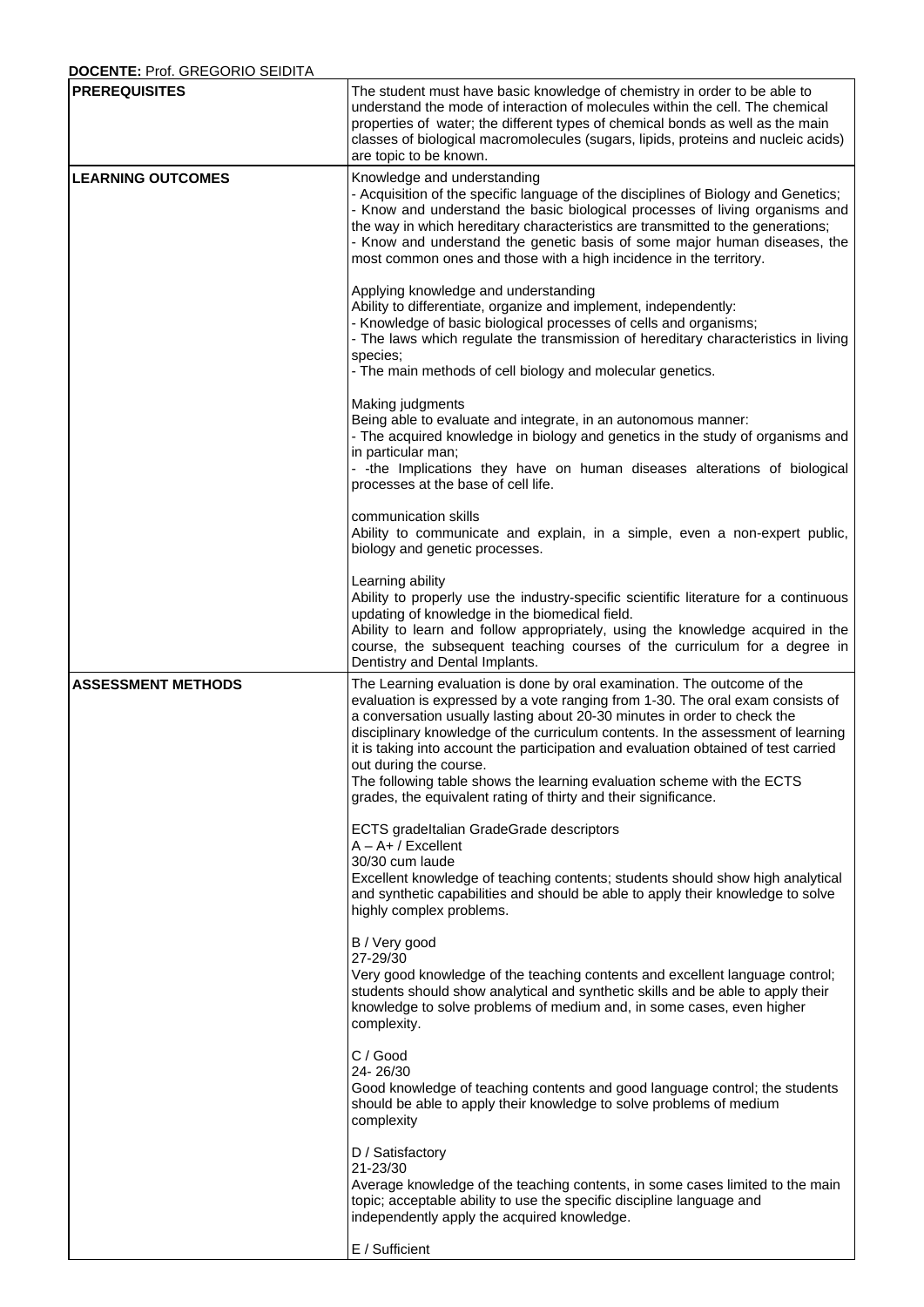|                         | $18 - 20$<br>Minimum teaching content knowledge, often limited to the main topic; modest<br>ability to use the subject specific language and independently apply the<br>acquired knowledge.                            |
|-------------------------|------------------------------------------------------------------------------------------------------------------------------------------------------------------------------------------------------------------------|
|                         | $F / F$ ail<br>Lack of an acceptable knowledge of the main teaching content knowledge; very<br>little or no ability to use the specific subject language and apply independently<br>the acquired knowledge.            |
|                         | A preliminary and optional examination is carried out during the lessons. This is<br>a test with 6 open questions to be performed in 90 minutes. The exam questions<br>will focus on the lessons contents untile then. |
| <b>TEACHING METHODS</b> | Lessons in the classroom; practical lessons and exercises                                                                                                                                                              |

# **MODULE GENERAL AND APPLIED GENETICS**

Prof. GREGORIO SEIDITA

#### **SUGGESTED BIBLIOGRAPHY**

- De Leo, Ginelli, Fasano. (2014) Biologia e genetica. Edizioni Edises; - Tom Strachan, Andrew Read. (2012) Genetica molecolare umana. Zanichelli editore. [per approfondimento Genetica molecolare]

| <b>AMBIT</b>                               | 50443-Discipline generali per la formazione dell'odontoiatra |
|--------------------------------------------|--------------------------------------------------------------|
| <b>INDIVIDUAL STUDY (Hrs)</b>              | 45                                                           |
| <b>COURSE ACTIVITY (Hrs)</b>               | 30                                                           |
| ==  AI= AIII  AB  =A=  /=A_=   =   AB    = |                                                              |

#### **EDUCATIONAL OBJECTIVES OF THE MODULE**

At the end of the course students should have achieved autonomy in understanding the different modes of transmission of hereditary characters. They must be able to construct and analyze family trees and to be able to use the knowledge acquired during the course to give genetic counseling regarding dental pathologies.

## **SYLLABUS**

| <b>Hrs</b>     | <b>Frontal teaching</b>                                                                                                                                                                                                                                                                                                                                                                                                                                                                                                                                                             |
|----------------|-------------------------------------------------------------------------------------------------------------------------------------------------------------------------------------------------------------------------------------------------------------------------------------------------------------------------------------------------------------------------------------------------------------------------------------------------------------------------------------------------------------------------------------------------------------------------------------|
| 2              | Variability and mutation, somatic and germline mutations; Mutations and DNA polymorphisms;<br>Chromosomal and genomic mutations and their origin.                                                                                                                                                                                                                                                                                                                                                                                                                                   |
| $\overline{2}$ | Genetics of Viruses and Prokaryotes, The organization of prokaryotic genomes, plasmids and<br>episomes.                                                                                                                                                                                                                                                                                                                                                                                                                                                                             |
| 6              | Formal genetics and human genetics, genotype and phenotype relationship. Diploidy and<br>sexuality. Gregor Mendel and the Principles of Inheritance, Mendelian concept of "dominant" and<br>"recessive"; The linkage disequilibrium, the associated characters. The Punnett square.                                                                                                                                                                                                                                                                                                 |
| 6              | Examples of inherited traits in humans: transmission and genotype-phenotype relationship.<br>Comparison of mono- and polygenic characters; co-dominant Phenotypes; Multi-locus Genetic<br>heterogeneity, inherited enzyme deficiencies; Allelic heterogeneity; cytoplasmic inheritance;<br>Distinction between genetic and hereditary diseases. Inheritance of quantitative traits and<br>multifactorial; multiple alleles; Epistasis. Variability of gene expression; Variable expressivity and<br>incomplete penetrance, incidence of environmental factors; Population genetics. |
| 4              | Genetic basis of sex determination in animals and Humans; Heritage associated with sex:<br>diaginica in Drosophila and in the Human; gene dosage and Lyonizzazione; Olandric Inheritance<br>human species.                                                                                                                                                                                                                                                                                                                                                                          |
| 3              | Human karyotype: chromosome banding; Techniques of in situ hybridization (FISH); Array CGH;<br>international terminology for the representation of the karyotype. formal graphic representation of<br>the genotypes. family tree study. Genetic counseling and prenatal diagnosis. Applications of<br>Genetics in Medicine: Molecular technologies for the diagnosis; use of polymorphisms associated<br>with mutations for molecular diagnosis of genetic diseases; Forensic Genetics.                                                                                             |
| 3              | Methods of analysis of the gene sequence, restriction endonucleases, Vectors for gene<br>expression and amplification; Synthesis and cloning of cDNA; Polymerase chain reaction (PCR);<br>Analysis of DNA polymorphisms. Use of DNA polymorphisms in prenatal diagnosis and in<br>Forensic Genetics.                                                                                                                                                                                                                                                                                |
| <b>Hrs</b>     | <b>Practice</b>                                                                                                                                                                                                                                                                                                                                                                                                                                                                                                                                                                     |
| 3              | Family Trees and risk of recurrence training. Main database of gene sequences. Portal NCBI.                                                                                                                                                                                                                                                                                                                                                                                                                                                                                         |